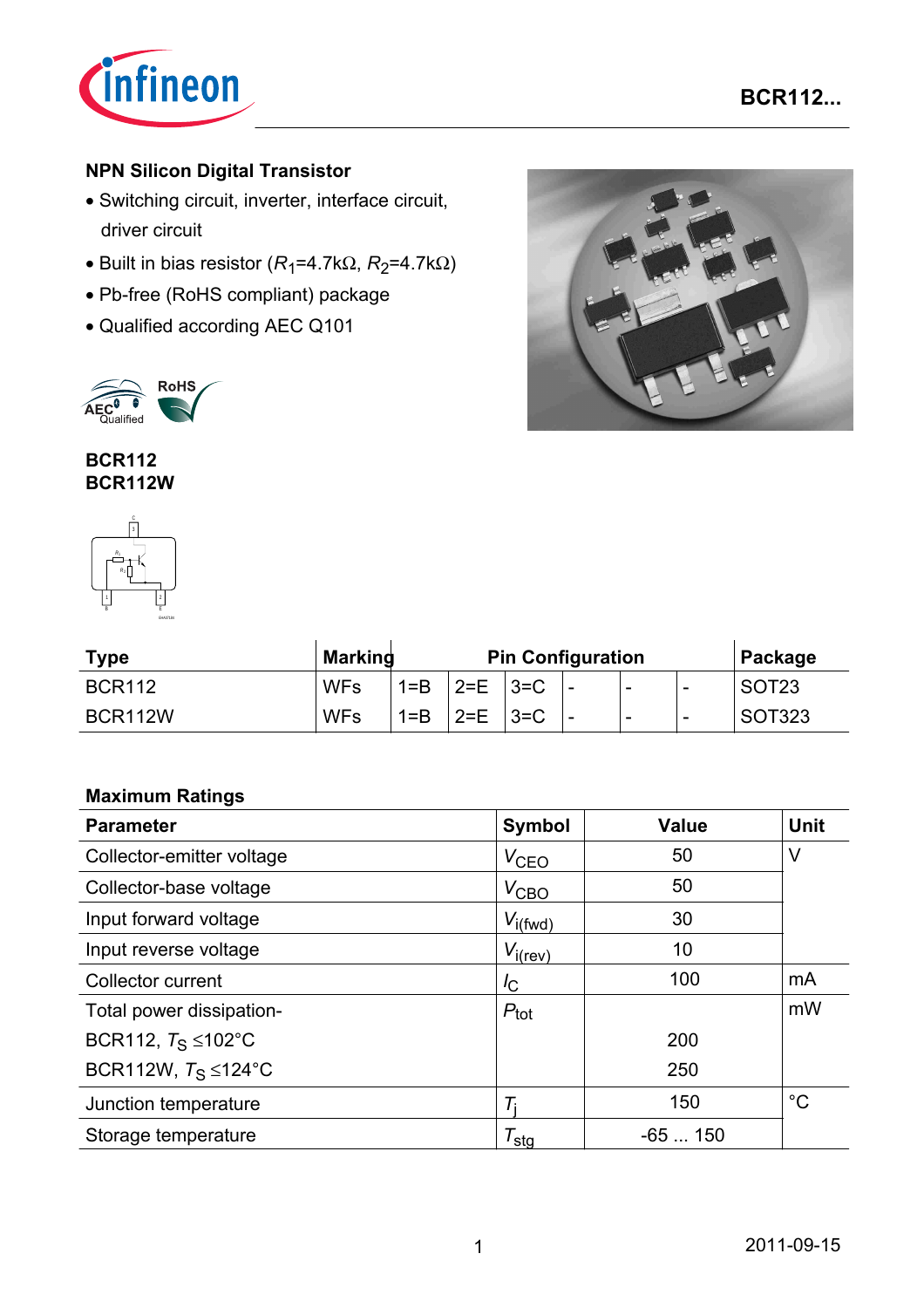

#### **Thermal Resistance**

| <b>Parameter</b>                         | <b>Symbol</b> | Value      | <b>Unit</b> |
|------------------------------------------|---------------|------------|-------------|
| Junction - soldering point <sup>1)</sup> | $R_{thJS}$    |            | <b>K/W</b>  |
| <b>BCR112</b>                            |               | $\leq 240$ |             |
| BCR112W                                  |               | $≤ 105$    |             |

<sup>1</sup>For calculation of R<sub>thJA</sub> please refer to Application Note AN077 (Thermal Resistance Calculation)

#### **Electrical Characteristics** at  $T_A = 25^{\circ}$ C, unless otherwise specified

| <b>Parameter</b>                                             | <b>Symbol</b> | <b>Values</b>            | Unit        |      |                          |
|--------------------------------------------------------------|---------------|--------------------------|-------------|------|--------------------------|
|                                                              |               | min.                     | typ.        | max. |                          |
| <b>DC Characteristics</b>                                    |               |                          |             |      |                          |
| Collector-emitter breakdown voltage                          | $V_{(BR)CEO}$ | 50                       |             |      | V                        |
| $I_C$ = 100 µA, $I_B$ = 0                                    |               |                          |             |      |                          |
| Collector-base breakdown voltage                             | $V_{(BR)CBO}$ | 50                       |             |      |                          |
| $I_{\rm C}$ = 10 µA, $I_{\rm E}$ = 0                         |               |                          |             |      |                          |
| Collector-base cutoff current                                | $I_{CBO}$     |                          |             | 100  | nA                       |
| $V_{CB}$ = 40 V, $I_E$ = 0                                   |               |                          |             |      |                          |
| Emitter-base cutoff current                                  | $I_{EBO}$     | $\overline{\phantom{a}}$ |             | 1.61 | mA                       |
| $V_{EB}$ = 10 V, $I_C$ = 0                                   |               |                          |             |      |                          |
| DC current gain <sup>1)</sup>                                | $h_{FE}$      | 20                       |             |      | $\overline{a}$           |
| $I_C = 5$ mA, $V_{CE} = 5$ V                                 |               |                          |             |      |                          |
| Collector-emitter saturation voltage <sup>1)</sup>           | $V_{CEsat}$   | $\qquad \qquad -$        |             | 0.3  | V                        |
| $I_{\rm C}$ = 10 mA, $I_{\rm B}$ = 0.5 mA                    |               |                          |             |      |                          |
| Input off voltage                                            | $V_{i(off)}$  | 0.8                      |             | 1.5  |                          |
| $I_C$ = 100 µA, $V_{CE}$ = 5 V                               |               |                          |             |      |                          |
| Input on voltage                                             | $V_{i(0n)}$   | 1                        |             | 2.5  |                          |
| $I_{\rm C}$ = 2 mA, $V_{\rm CE}$ = 0.3 V                     |               |                          |             |      |                          |
| Input resistor                                               | $R_1$         | 3.2                      | 4.7         | 6.2  | $k\Omega$                |
| <b>Resistor ratio</b>                                        | $R_1/R_2$     | 0.9                      | $\mathbf 1$ | 1.1  | $\overline{\phantom{0}}$ |
| <b>AC Characteristics</b>                                    |               |                          |             |      |                          |
| <b>Transition frequency</b>                                  | $f_{\rm T}$   |                          | 140         |      | <b>MHz</b>               |
| $I_{\text{C}}$ = 10 mA, $V_{\text{CE}}$ = 5 V, $f$ = 100 MHz |               |                          |             |      |                          |
| Collector-base capacitance                                   | $C_{cb}$      |                          | 3           |      | рF                       |
| $V_{CB}$ = 10 V, $f$ = 1 MHz                                 |               |                          |             |      |                          |

1Pulse test:  $t < 300 \mu s$ ; D < 2%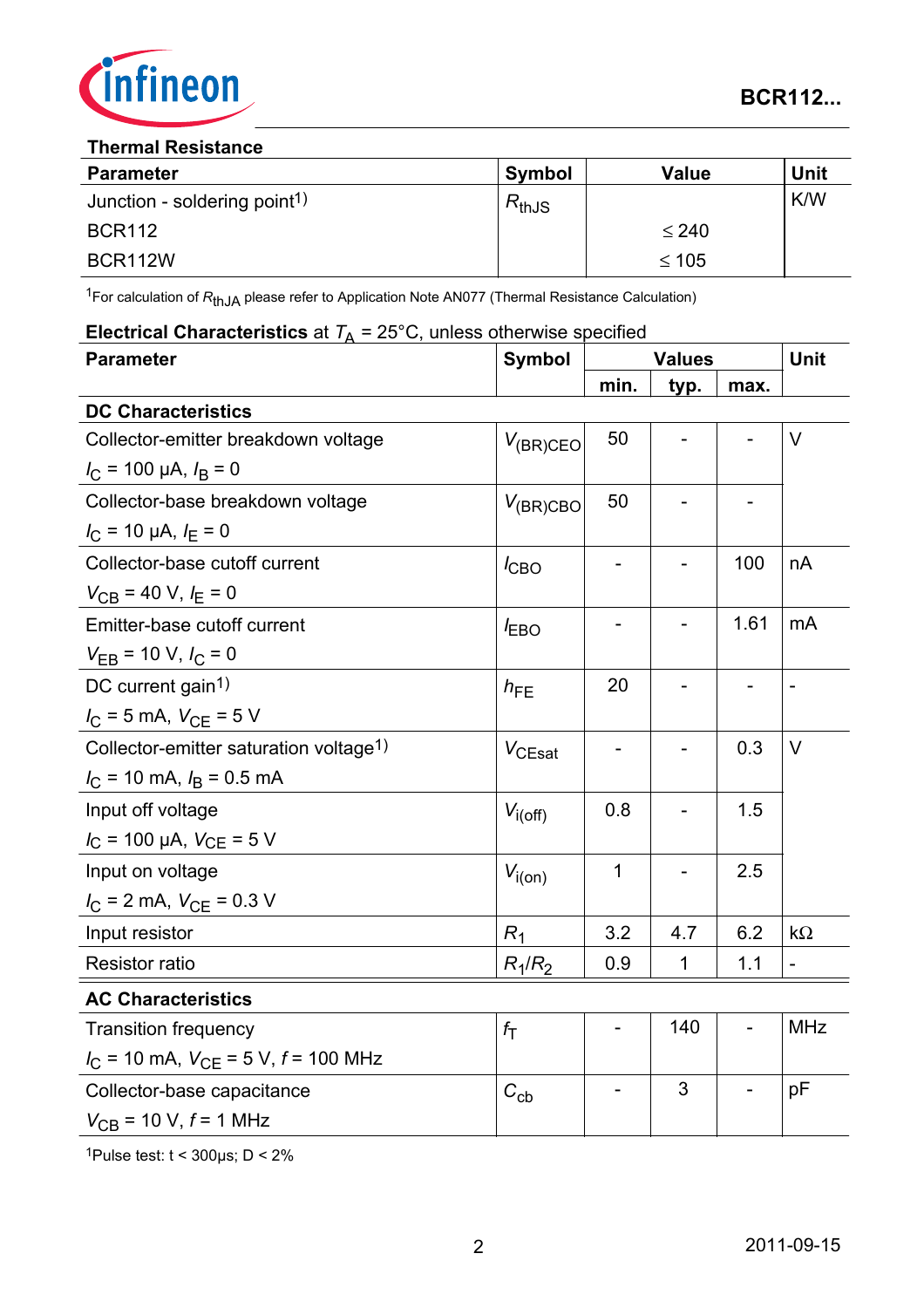

# **DC current gain**  $h_{FE} = f(l_C)$

*V*<sub>CE</sub> = 5 V (common emitter configuration)



**Input on Voltage** *Vi* (on) = ƒ(*I*C) *V*<sub>CE</sub> = 0.3V (common emitter configuration)



#### **Collector-emitter saturation voltage**

 $V_{\text{CEsat}} = f(I_{\text{C}}), I_{\text{C}}/I_{\text{B}} = 20$ 





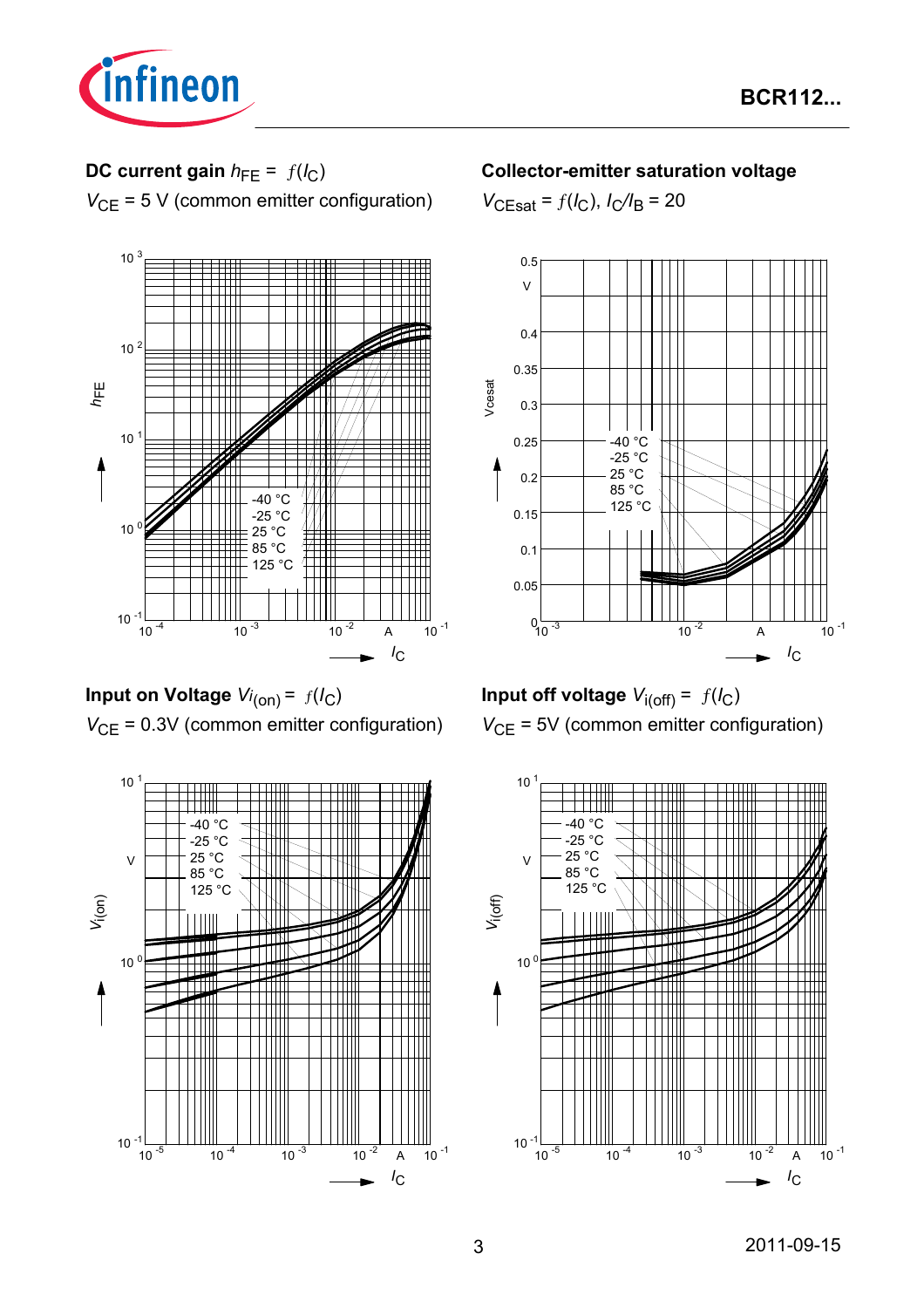

**Total power dissipation**  $P_{\text{tot}} = f(T_S)$ BCR112



**Permissible Pulse Load**  $R_{th,JS} = f(t_p)$ BCR112



# **Total power dissipation**  $P_{\text{tot}} = f(T_S)$ BCR112W



### **Permissible Pulse Load**

 $P_{\text{totmax}}/P_{\text{totDC}} = f(t_p)$ BCR112

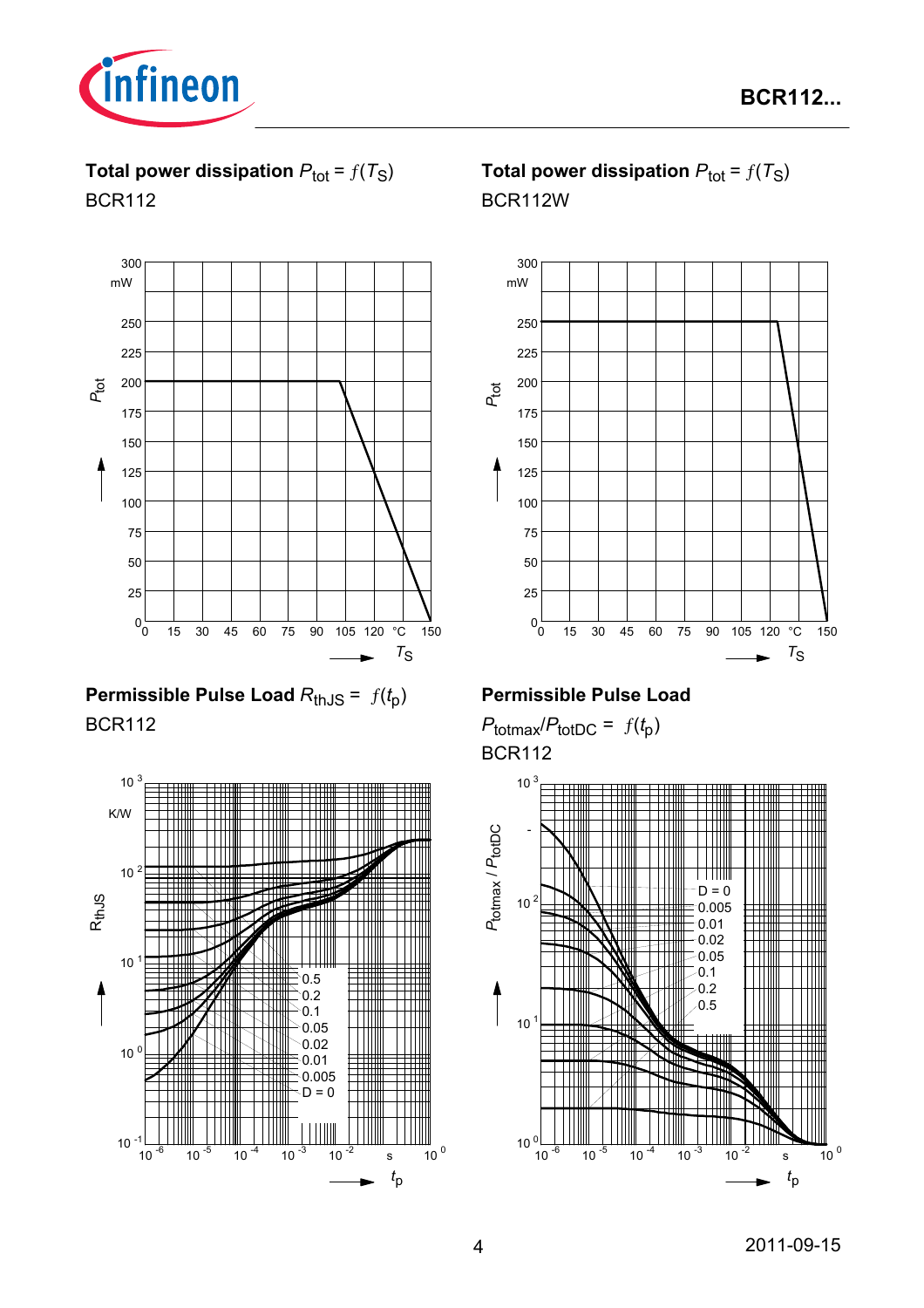

# **Permissible Puls Load**  $R_{th,JS} = f(t_p)$

BCR112W



## **Permissible Pulse Load**

 $P_{\text{totmax}}/P_{\text{totDC}} = f(t_p)$ BCR112W

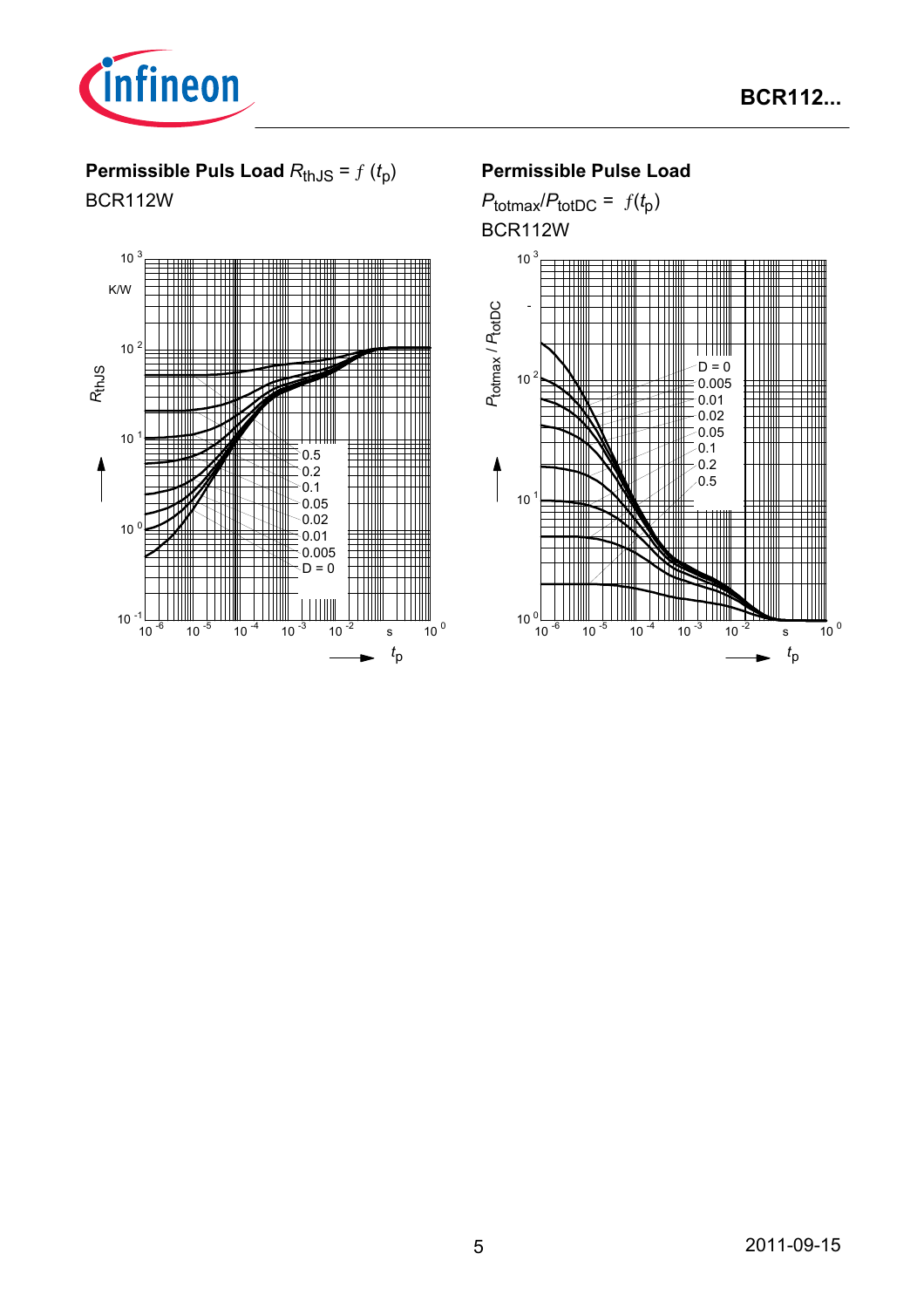

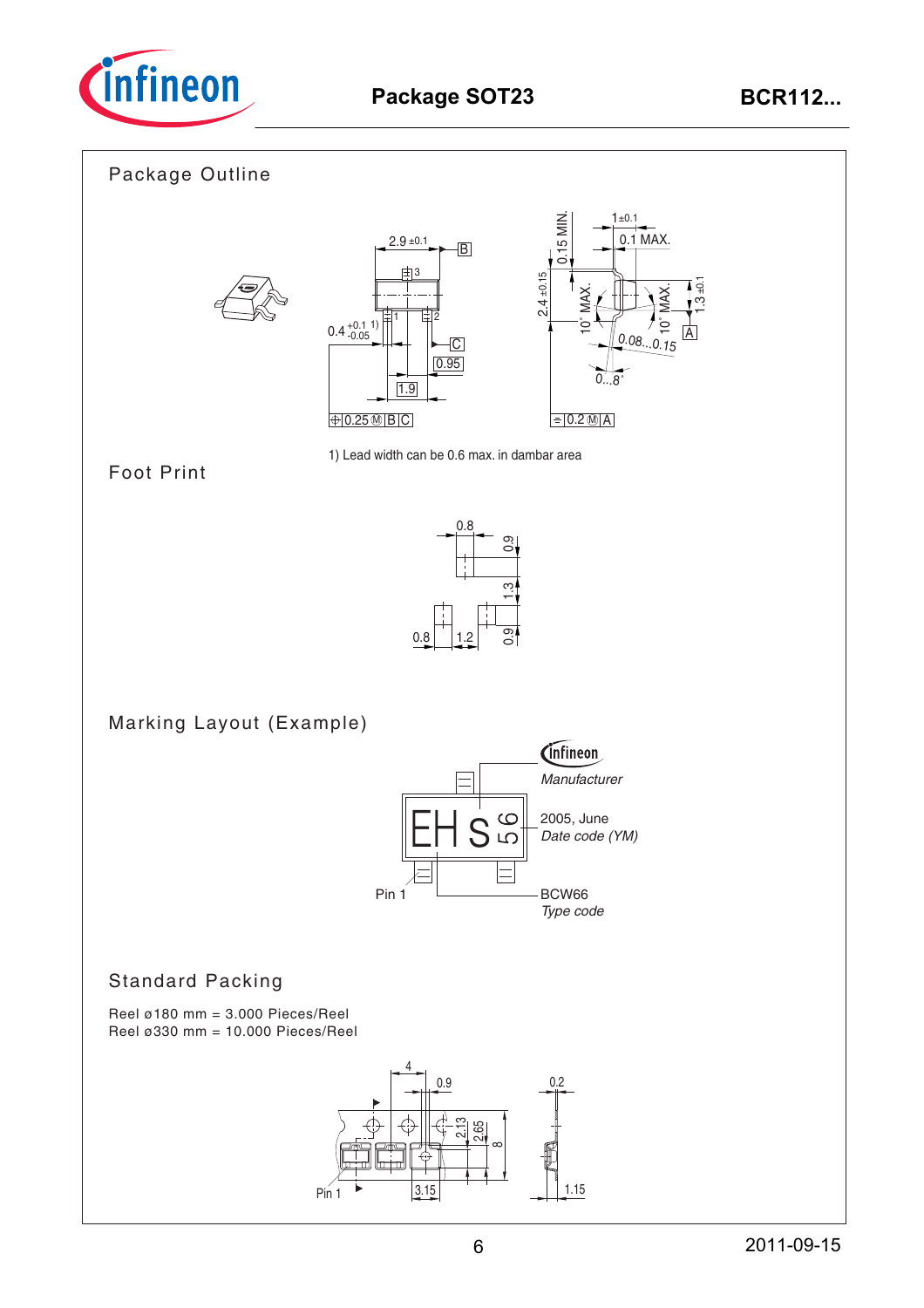